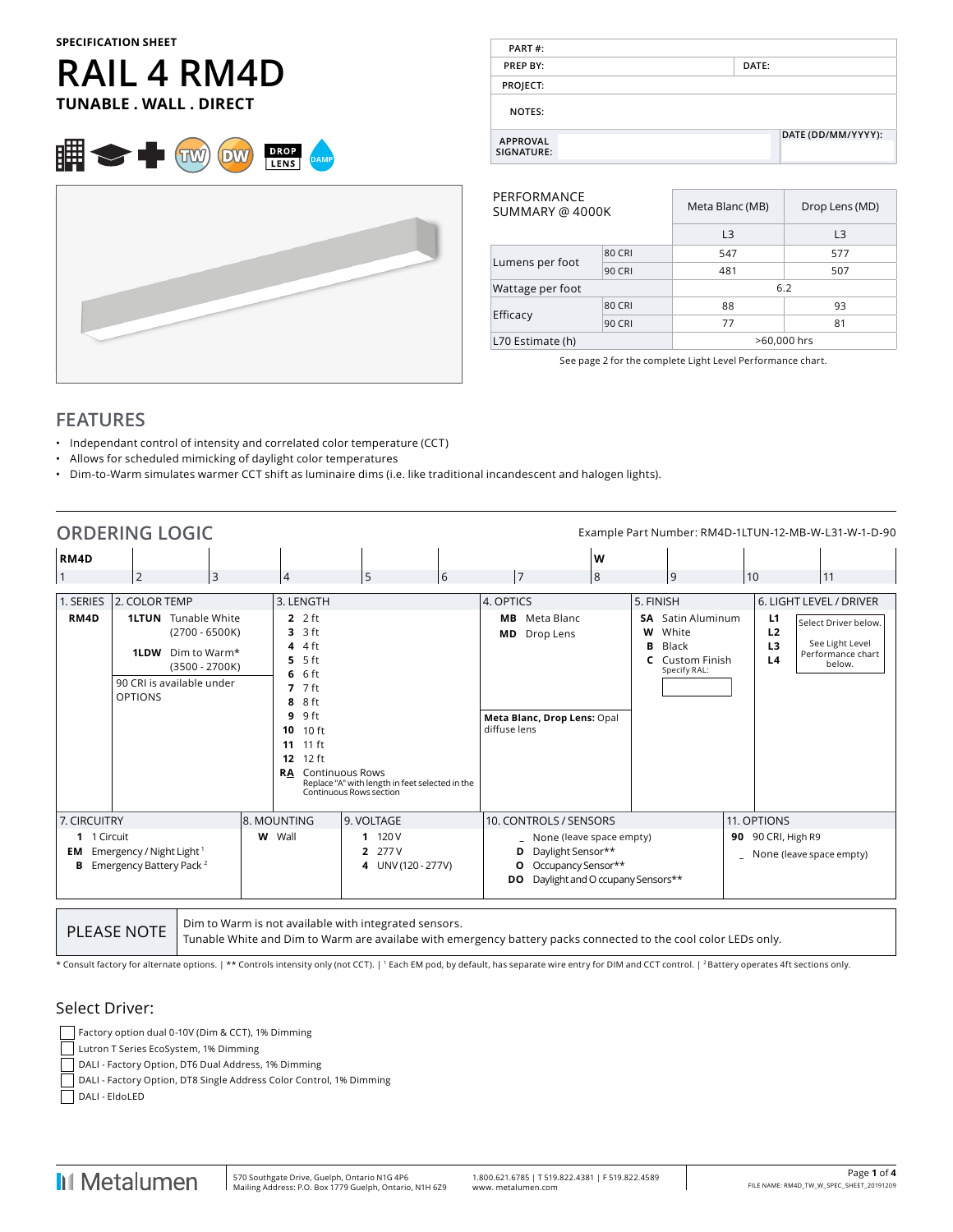#### **Light Level Performance at 4000K**

| Meta Blanc (MB)                               |               | 2700K |                |                |     | 4000K |     |       |     | 6500K |     |                |      |
|-----------------------------------------------|---------------|-------|----------------|----------------|-----|-------|-----|-------|-----|-------|-----|----------------|------|
|                                               |               | L1    | L <sub>2</sub> | L <sub>3</sub> | L4  |       | L2  | L3    | L4  | L1    | L2  | L <sub>3</sub> | L4   |
| Total Lumens / foot (lm)<br>0% Up / 100% Down | 80 CRI        | 297   | 374            | 502            | 694 | 323   | 407 | 547   | 789 | 327   | 411 | 551            | 779  |
|                                               | 90 CRI        | 261   | 329            | 441            | 610 | 284   | 358 | 481   | 693 | 287   | 361 | 484            | 685  |
| Wattage per foot                              |               | 3.9   | 4.8            | 6.5            | 9.7 | 3.8   | 4.7 | 6.2   | 9.1 | 3.9   | 4.9 | 6.6            | 10.1 |
|                                               | 80 CRI        | 77    | 78             | 77             | 72  | 84    | 87  | 88    | 86  | 83    | 84  | 83             | 77   |
| Efficacy (lm/W)                               | 90 CRI        | 67    | 68             | 68             | 63  | 74    | 76  | 77    | 76  | 73    | 74  | 73             | 68   |
|                                               | 80 CRI        | $80+$ |                |                |     |       |     |       |     |       |     |                |      |
| Color Rendering (CRI)                         | 90 CRI        |       |                |                |     |       |     | $90+$ |     |       |     |                |      |
| L70 Estimate @ 25°C Ambient                   | $>60.000$ hrs |       |                |                |     |       |     |       |     |       |     |                |      |

|                                              |               | 2700K |                |     |     | 4000K |     |     |     | 6500K |                |     |      |
|----------------------------------------------|---------------|-------|----------------|-----|-----|-------|-----|-----|-----|-------|----------------|-----|------|
| Drop Lens (MD)                               | L1            | L2    | L <sub>3</sub> | L4  |     | L2    | L3  | L4  | L1  | L2    | L <sub>3</sub> | L4  |      |
| Total Lumens / foot (lm)<br>8% Up / 92% Down | 80 CRI        | 314   | 395            | 527 | 731 | 341   | 429 | 577 | 830 | 346   | 434            | 578 | 813  |
|                                              | 90 CRI        | 276   | 347            | 463 | 643 | 300   | 377 | 507 | 729 | 304   | 381            | 508 | 715  |
| Wattage per foot                             |               | 3.9   | 4.8            | 6.5 | 9.7 | 3.8   | 4.7 | 6.2 | 9.1 | 3.9   | 4.9            | 6.6 | 10.1 |
|                                              | 80 CRI        | 81    | 82             | 81  | 76  | 89    | 92  | 93  | 91  | 88    | 89             | 87  | 81   |
| Efficacy (lm/W)                              | 90 CRI        | 71    | 72             | 71  | 66  | 78    | 81  | 81  | 80  | 77    | 78             | 77  | 71   |
| 80 CRI                                       |               | $80+$ |                |     |     |       |     |     |     |       |                |     |      |
| Color Rendering (CRI)                        | 90 CRI        | $90+$ |                |     |     |       |     |     |     |       |                |     |      |
| L70 Estimate @ 25°C Ambient                  | $>60.000$ hrs |       |                |     |     |       |     |     |     |       |                |     |      |

Metalumen's light level performance metrics are subject to manufacturers component tolerances.

#### **WIRING**



| Luminaire with Integral Driver                                                                                                                                      |                                                                                                                                                                                                                                                                  |  |  |  |  |  |  |  |
|---------------------------------------------------------------------------------------------------------------------------------------------------------------------|------------------------------------------------------------------------------------------------------------------------------------------------------------------------------------------------------------------------------------------------------------------|--|--|--|--|--|--|--|
| Line Voltage / Control to Luminaire                                                                                                                                 |                                                                                                                                                                                                                                                                  |  |  |  |  |  |  |  |
| Hard Wire<br>Power Cord                                                                                                                                             |                                                                                                                                                                                                                                                                  |  |  |  |  |  |  |  |
| <b>BLACK - LINE</b><br>(7) Leads<br>WHITE - NEUTRAL<br><b>BARE - GROUND</b><br>$VIOLET - DIM (+)$<br>$GREV - DIM (-)$<br>VIOLET - CCT MIX (+)<br>GREY - CCT MIX (-) | <b>BLACK - LINE</b><br>$(18-6)$<br>WHITE - NEUTRAL<br>VIOLET - DIM (+)<br>Not available with fixture<br><b>GREEN - GROUND</b><br>integrated occupancy or<br>RED - CCT MIX (+)<br>daylight sensor option.<br>$VIOLET - DIM (+)$<br>$GREV - DIM (-) / CCT MIX (-)$ |  |  |  |  |  |  |  |

|                                                  | Luminaire with Remote Driver (BB Box)                                                                                                                       |                                     |                                                                                                                                            |  |  |  |  |  |  |
|--------------------------------------------------|-------------------------------------------------------------------------------------------------------------------------------------------------------------|-------------------------------------|--------------------------------------------------------------------------------------------------------------------------------------------|--|--|--|--|--|--|
| Line Voltage / Control to Remote Driver (BB Box) |                                                                                                                                                             |                                     |                                                                                                                                            |  |  |  |  |  |  |
|                                                  | Hard Wire                                                                                                                                                   | Power Cord                          |                                                                                                                                            |  |  |  |  |  |  |
| (7) Leads                                        | <b>BLACK - LINE</b><br><b>WHITE - NEUTRAL</b><br><b>BARE - GROUND</b><br>VIOLET - DIM (+)<br>$GREV - DIM (-)$<br>VIOLET - CCT MIX (+)<br>GREY - CCT MIX (-) | $(18-6)$                            | <b>BLACK - LINE</b><br>WHITE - NEUTRAL<br><b>GREEN - GROUND</b><br>RED - CCT MIX (+)<br>VIOLET - DIM (+)<br>$GREV - DIM (-) / CCT MIX (-)$ |  |  |  |  |  |  |
|                                                  |                                                                                                                                                             | Remote Driver (BB Box) to Luminaire |                                                                                                                                            |  |  |  |  |  |  |
|                                                  | Hard Wire                                                                                                                                                   | Cord                                |                                                                                                                                            |  |  |  |  |  |  |
| Remote<br>Driver                                 | RED - LED1 +<br>BLUE - LED1 -<br>RED - LED2 +<br>BLUE - LED2 -<br><b>BARE - GROUND</b>                                                                      | $(18-5)$                            | BLACK - LED1 -<br>WHITE - LED1 +<br><b>GREEN - GROUND</b><br>VIOLET - LED2 +<br>GREY - LED2 -                                              |  |  |  |  |  |  |

**I**I Metalumen

 $\overline{\phantom{a}}$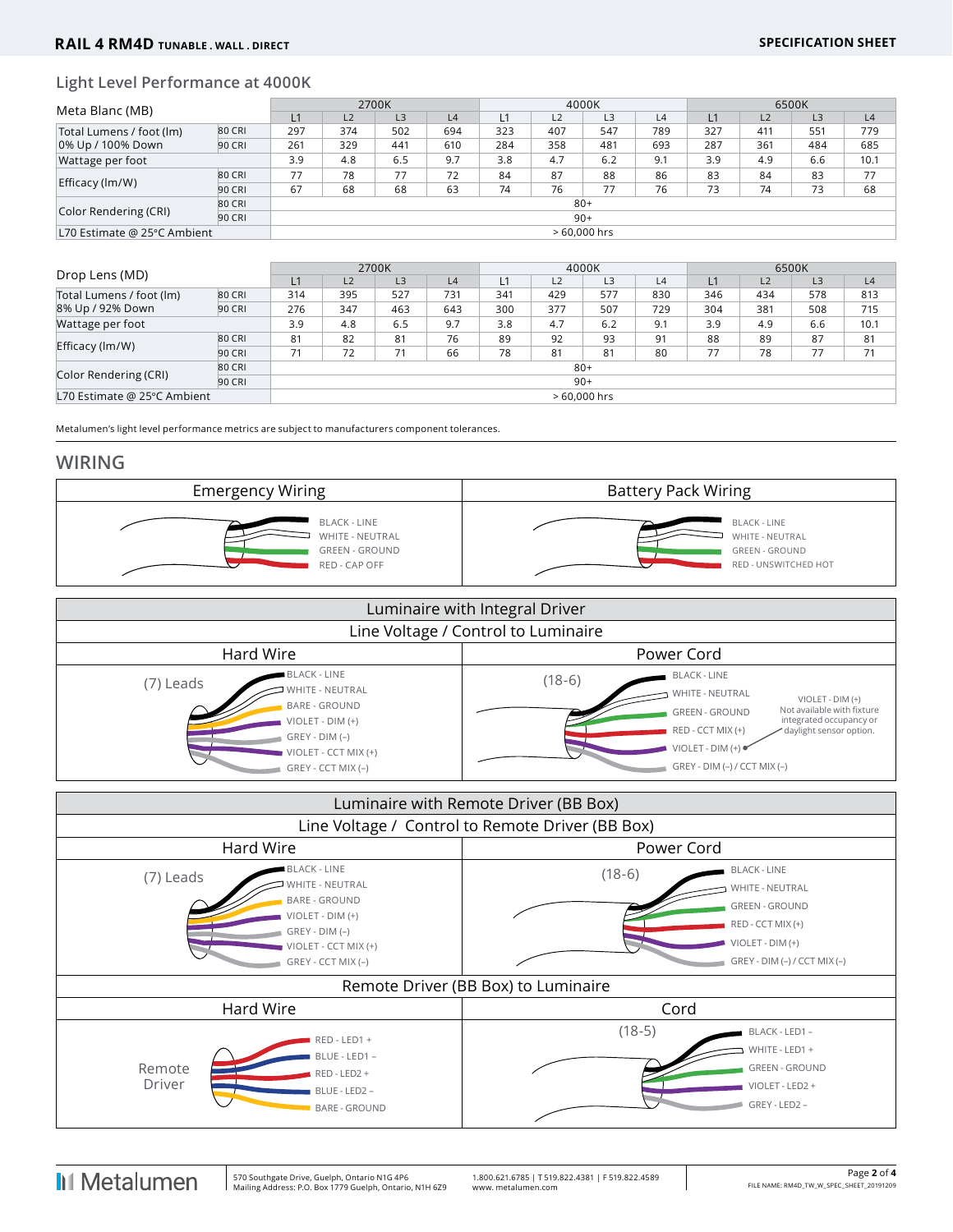## **CONTINUOUS ROWS**

Step 1) Indicate desired quantity of rows under the QTY column

Step 2)  $\Box \leftrightarrow$  Pods  $\rightarrow \Box$  If applicable, select pod(s) per row to indicate desired Emergency lighting location. If a similar row requires a different Emergency lighting location, please fill out another sheet.

Record drawings for rows not represented here will be sent out upon order. **LEGEND** 



**I**I Metalumen